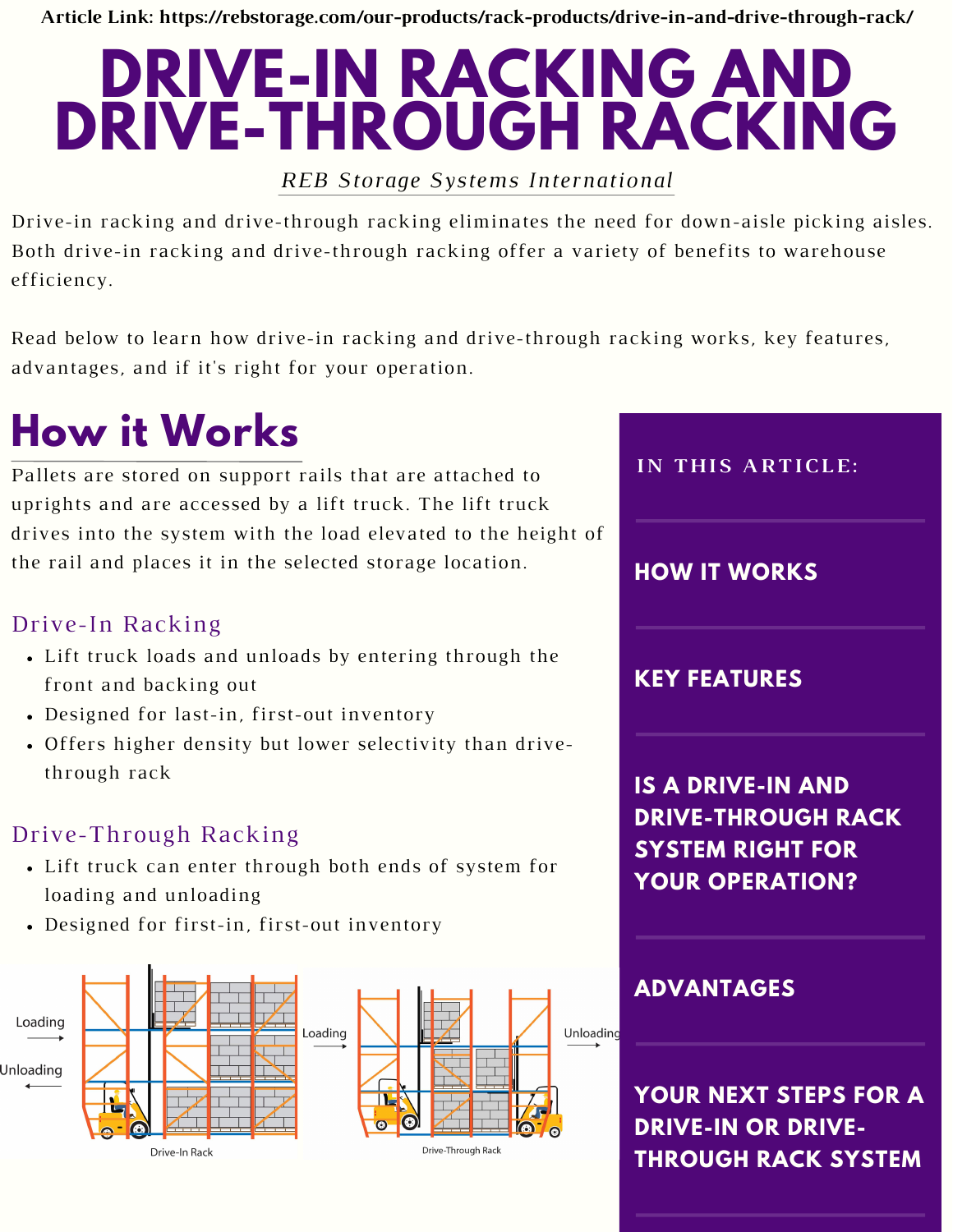## **Key Features**

- Drive-in and drive-through rack systems have a number of options to aid in safe, efficient storage and distribution of products.
- Uprights located in areas of high traffic can be recessed, referred to as cant-back style, to lessen the likelihood of forklift impact.
- Floor-mounted guide rail and rack-mounted rub rail can also be included for further protection.



#### **Is a Drive-In and Drive-Through Rack System Right For Your Operation?**

In order to be certain drive-in or drive-through rack will benefit your warehouse operations, you must understand the type of product flow this system requires to function properly.



The low selectivity of these racking systems make them ideal for storing large quantities. Products such as **homogeneous products, products with long life spans.**



Storage of products that require large, one-time moves.



Due to the high density these rack systems provide, they are very beneficial for cooler or freezer storage. Since coolers and freezers are expensive real estate, getting the most out of these areas for storage and efficiency is high priority. It is an excellent option for this.



Drive-through rack can also be used to store perishable items that are rotated quickly.